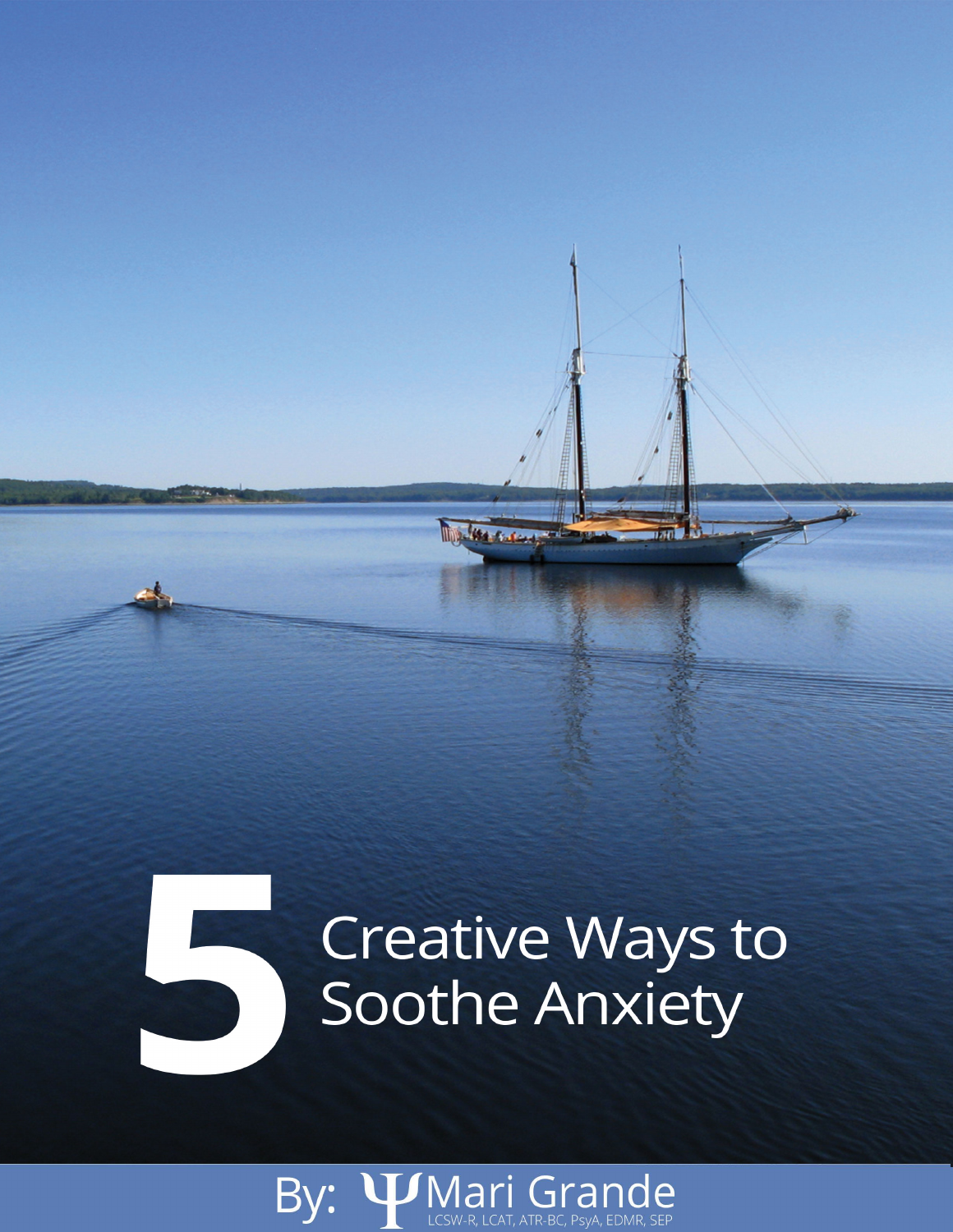### **1. Creative way to soothe anxiety: Double Exhale**

When we get anxious people often advise you to "Breath." That actually makes a lot of sense. You may even notice when you are upset, excited, restless, etc., your breathing becomes shallow and [fast. This IS part of your](mailto:mari@marigrande.com) breath. However, to counter anxiousness it helps to notice your breath, and take an inhale. As you inhale count how long it is. However long it is double that count as you exhale. For example, breathe in to the count of 3 and exhale to the count of 6. Do this for 3-6 cycles, then notice how you feel.

This is a quick way to soothe anxiety and reset your autonomic nervous system.

### **2. Creative way to soothe anxiety: Move with Your Breath**

Standing with your feet on the ground, your arms by your side, as if in a Yoga "Tree" pose. Then bring your hands to your heart in a prayer position and feel your breath, use the Double Exhale from tip#1 for 3 rounds. On the 3rd exhale take your hands down the center of your body as you exhale and on the inhale, extend and open your arms out and up around your body until your palms meet above your head with your arms extended. On the exhale take your arms down the center of your body and repeat the movement of inhaling and extending the arms out and above, creating a circle around your body. Repeat this action 6 times. Pause briefly after 6 and then repeat in the opposite direction for 6 more times. Pause at the end, notice how your body feels. Notice your feet on the floor, the rhythm of your breathing, and the quality of the energy flowing through your body.

### **3. Creative way to soothe anxiety: Draw a Circle**

You will need a blank piece of paper, a dinner size plate, a pencil, and coloring materials (pencils, markers, pastel, etc.).

Start with Double Exhale, and/or Move with Your Breath (tips 1 and 2). Place a dinner plate on a blank piece of paper. Using a pencil trace around the plate so you have circle. Use whatever drawing material, colors, shapes, lines, images, patterns you would like to fill in the page. The Circle is called a Mandala, but you can use the entire page if you choose.

We are not analyzing this, we are simply choosing colors and images that appeal to you to put in your circle. Working within the circle has been proven to calm the mind and focus the spirit. Once your Mandala feels complete you are finished. Put the date in the front or on the back. Save

Mandala for tip #4.